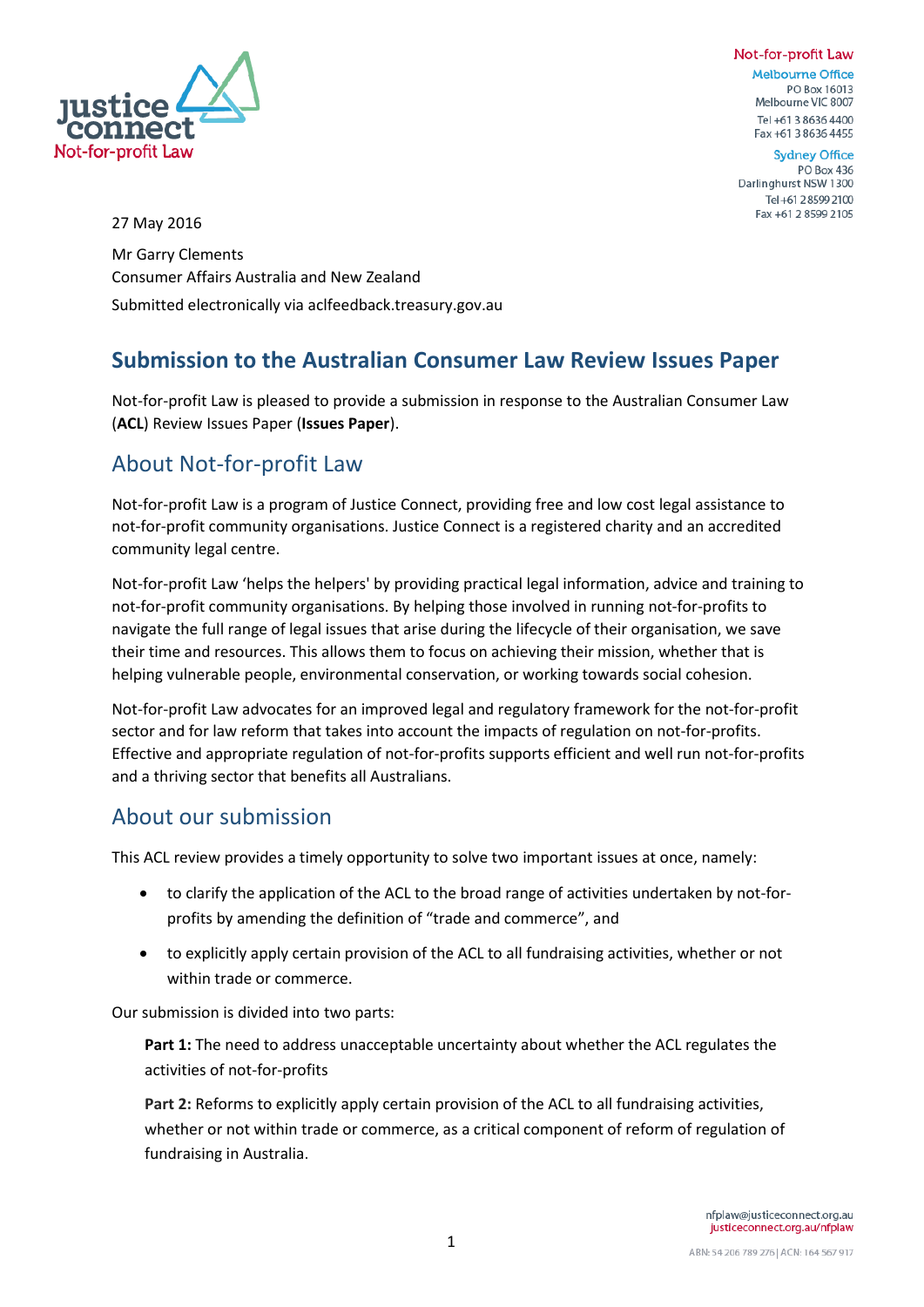The following are the recommendations made in our submission.

### Recommendations

**Recommendation 1:** Amend the definition of "trade and commerce" to clarify whether not-forprofit activities fall within or outside the scope of this definition by including indicia against which activities undertaken by, or on behalf of, a not-for-profit organisation can be assessed.

**Recommendation 2:** ACL regulators should undertake and support a nationally coordinated and tailored education program focussed on the application of the ACL to the activities undertaken by, or on behalf of, not-for-profit organisations. Funding for the extra resources required for this education program can come, at least in part, from pecuniary penalties issued for any breaches of the ACL in relation to not-for-profit activities.

**Recommendation 3:** ACL regulators should issue a joint interpretation statement about the application of the ACL to activities undertaken by, or on behalf of, not-for-profit groups. In light of this statement, the ACL regulators should consult with the not-for-profit sector and the public on their proposed regulatory approach to the enforcement of the ACL, and then publish their agreed, nationally consistent approach in a timely manner.

**Recommendation 4:** Explicitly apply sections 18, 20 and 50 to fundraising activities by adding a reference to "fundraising activities" to these sections.

**Recommendation 5:** Add a definition of "fundraising activities" to the ACL, for example:

*"Fundraising activity" includes any activity the purpose or effect of which is the donation of money, goods or services by persons, but does not include the receipt of funds as consideration only for goods and services supplied through a business or professional activity (whether or not carried on for profit). An activity can be a fundraising activity even if nothing is received by the fundraiser.*

# Part 1. Unacceptable uncertainty – to what extent does the ACL regulate activities of not-for-profits?

#### Terminology – not-for-profit, charity

Please note: in this submission we refer to 'not-for-profit organisations' and 'not-for-profits'. The primary distinguishing feature of a not-for-profit organisation (compared with a 'for profit' business) is that any profits made by the organisation must be used for its mission (purposes) and cannot be distributed to its members (known as the non-distribution constraint). Although not well understood by the general public, only about 10% of not-for-profits meet the legal definition of a 'charity'. That is, all charities must be not-for-profits, but not all not-for-profits are charities – this is why we have used the broader term of 'not-for-profit' in this submission

### 1.1. Context – the not-for-profit sector

For not-for-profits operating in Australia, working out whether or not the ACL applies to regulate their conduct causes unacceptable confusion and concern. We are not aware of any government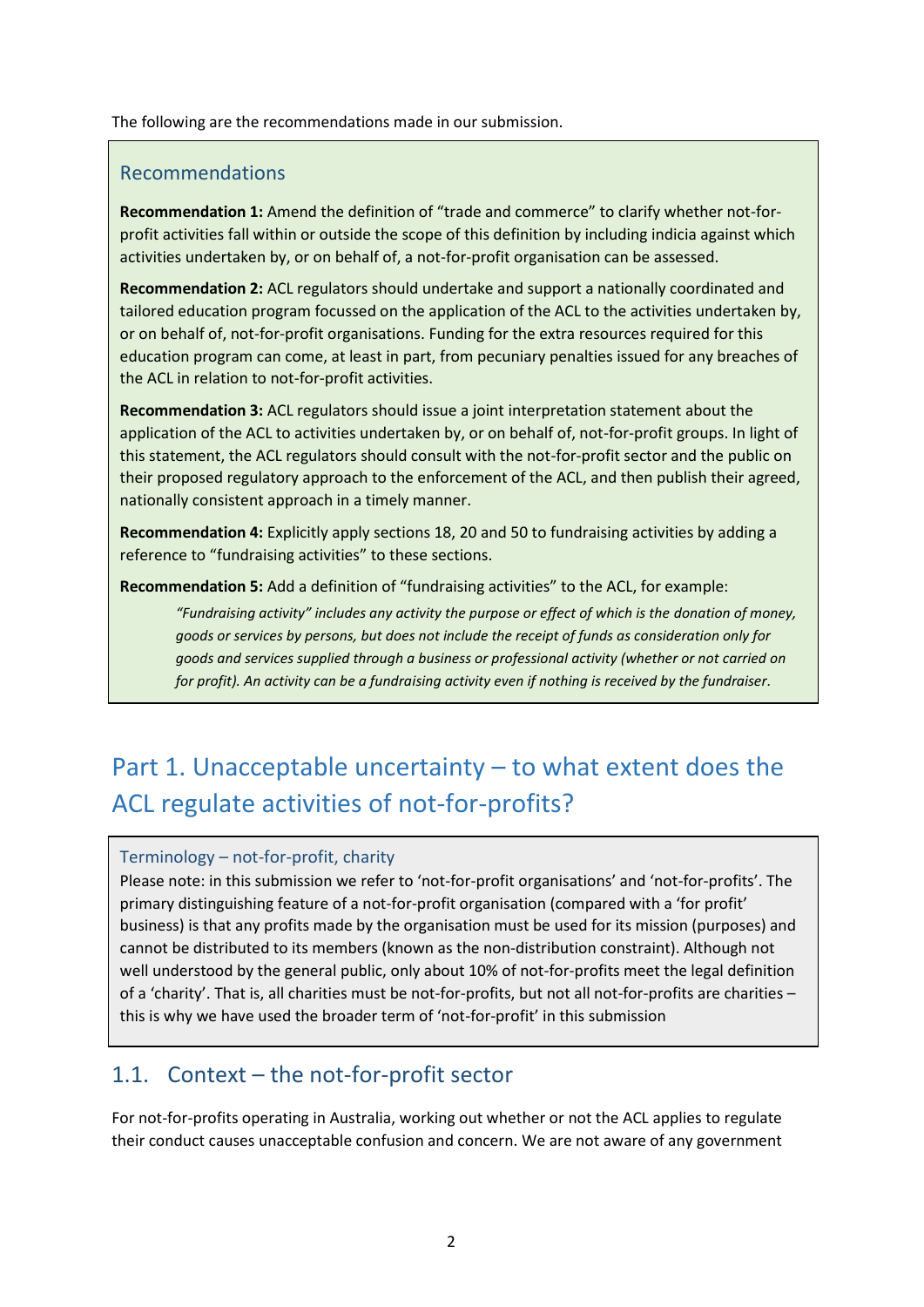guidance tailored to the not-for-profit sector about the types of conduct that are, and are not, regulated by the ACL.

Not-for-profits contribute enormously to Australia from economic and social perspectives, yet many laws are framed without consideration of the not-for-profit context. The Issues Paper itself makes little reference to activities except those undertaken for a profit, and consistently uses the language of "business" to describe entities regulated by the ACL when in fact, the ACL applies far more broadly (albeit to an uncertain extent).

Contribution of the not-for-profit sector in Australia

- There are around 57,000 economically significant NFPs in Australia.
- The direct value that NPIs [non-profit institutions] add to the economy is measured in NPI gross value added (GVA). NPI output that is sold in the market is valued by sales, whilst the non-market output is valued at cost. In 2012-13, NPIs accounted for \$54,796m or 3.8% of total GVA. This is an increase on the revised 2006-07 NPI contribution to GVA (3.2%).
- Gross domestic product (**GDP**) measures the value of production inclusive of product taxes. NPI GDP in 2012-13 is \$57,710m. The revised NPI GDP for 2006-07 is \$34,662m.
- NFPs employ over 1 million Australians.
- 3.9 million NPI volunteers contribute an economic value of \$17.3b per annum.

Most recent ABS Satellite Account for the not-for-profit sector (2012-13) available at: <http://www.abs.gov.au/ausstats/abs@.nsf/mf/5256.0>

Not-for-profits provide a huge number of goods and services in Australia. At times, not-for-profits are operating very much like a business. At other times they offer goods and services for free or at a discount in furtherance of their mission, or are engaged to deliver services as a funded government service provider, virtually as an extension of 'the crown'.

Australian society and the organisations operating within it are increasingly complex, with many organisations straddling 'for-profit' (business), not-for-profit, and government realms; traditional demarcations between sectors are increasingly blurred. The failure of business and consumer regulation to address this complexity causes inefficiencies, costs and concerns for those involved in running not-for-profits, especially when they are often volunteers and rarely have funds to spend on specialist consumer law advice to clarify the application of laws to their organisation or its activities.

## 1.2 Are the activities of not-for-profits in "trade or commerce"?

The ACL uses the criterion that conduct be "in trade and commerce" as a threshold for determining the application of many of its provisions to conduct, and to draw a line between conduct that falls within and outside of the policy objectives of the ACL. Although section 2 of the ACL (definition of trade and commerce) specifically includes "any business or professional activity (whether or not carried on for profit)", we do not believe this reference alone provides sufficient clarification of the meaning of "trade and commerce" for activities commonly undertaken by, or on behalf of, not-forprofit organisations.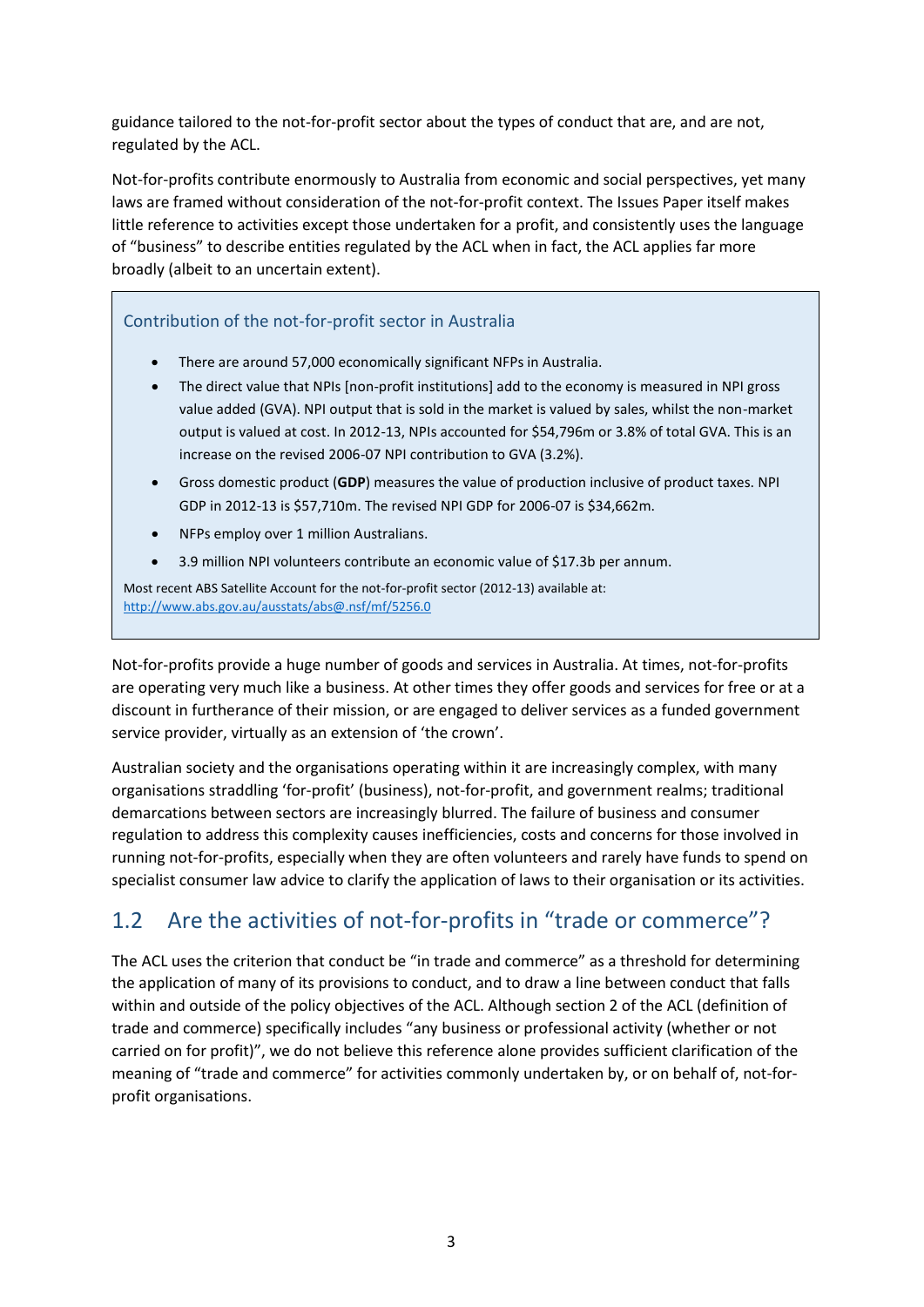### Are activities undertaken by or on behalf of not-for-profit organisations, activities within the ACL definition of "trade and commerce"?

Within the extensive case law on the ACL definition of "trade and commerce", there are only a handful of cases that consider whether activities of not-for-profits are in "trade and commerce". These cases highlight the difficulty of making this assessment, for example:

- 1. *Orion Pet Products Pty Ltd v RSPCA* (Vic) [2002] FCA 860: statements made by an officer of the RSPCA in opposing the sale of electronic dog collars were held not to have been made in trade or commerce.
- 2. *E v Australian Red Cross Society* [1991] 27 FCA 310: the Australian Red Cross was held not to have engaged in trade or commerce by gratuitously supplying blood to a patient at a hospital.
- 3. *David & Anor v Roberts, Allen &* Anor [1997] FCA 43: representations made about the possible existence of Noah's Ark at a public lecture promoted through a not-for-profit unincorporated association where a small entry fee was charged were not conduct in trade or commerce:

*In my view, the less commercial the character and objectives of an organisation, the greater the degree of system and regularity required for the organisation's activities to be characterised as a "business". This approach, in my view, is consistent with the purposes underlying the Fair Trading Acts, namely to establish standards of conduct applicable to commercial and consumer transactions…. If the net is cast too widely, the legislation will apply to transactions that are not truly commercial in character and confer protection on persons who cannot fairly be described as consumers.* (Sackville J)

There are some activities undertaken by not-for-profit organisations that are clearly within the scope of the ACL, some that are almost certainly outside its scope, but a considerable number that are in a grey area. Where a not-for-profit is engaged in activities such as the sale or exchange of goods and services as part of an enterprise, those activities would fall within the definition of "trade and commerce", unless the price was so subsidised that it negated the commercial nature of the activity. However, activities conducted by not-for-profits that lack a business component or professional nature are unlikely to be within the definition of "trade and commerce". In the following table we have provided examples to illustrate this range.

| Are the activities of not-for-profits in "trade or commerce"                                                         |                                                                                                                                                                                                                                                                                                                                                                                                                                                                                                                                                                                                     |  |  |
|----------------------------------------------------------------------------------------------------------------------|-----------------------------------------------------------------------------------------------------------------------------------------------------------------------------------------------------------------------------------------------------------------------------------------------------------------------------------------------------------------------------------------------------------------------------------------------------------------------------------------------------------------------------------------------------------------------------------------------------|--|--|
| <b>Clearly within the ACL</b>                                                                                        | a not-for-profit entity engages in the selling of products: e.g. Cancer<br>Councils produce and sell (wholesale and retail) sun protection products<br>such as sunscreens, sunglasses, and protective clothing at commercial rates<br>a not-for-profit entity delivers services: e.g. Asylum Seeker Resource<br>Centre Cleaning provides commercial and domestic cleaning services at<br>commercial rates in the Melbourne region as a social enterprise<br>a not-for-profit entity provides childcare services: e.g. a not-for profit<br>childcare centre that operates on a fee-for-service basis |  |  |
| Grey area<br>(note, the issue of<br>whether fundraising is<br>within "trade or<br>commerce" is<br>considered in more | a not-for-profit entity provides subsidised gardening services to elderly<br>people in a particular region. The not-for-profit is able to subsidise the price<br>of the services as it receives a range of philanthropic and/or government<br>grants. Are the services provided in trade or commerce?<br>a not-for-profit entity provides free morning meals to people experiencing<br>homelessness in Canberra. Volunteers notice that people who are not                                                                                                                                          |  |  |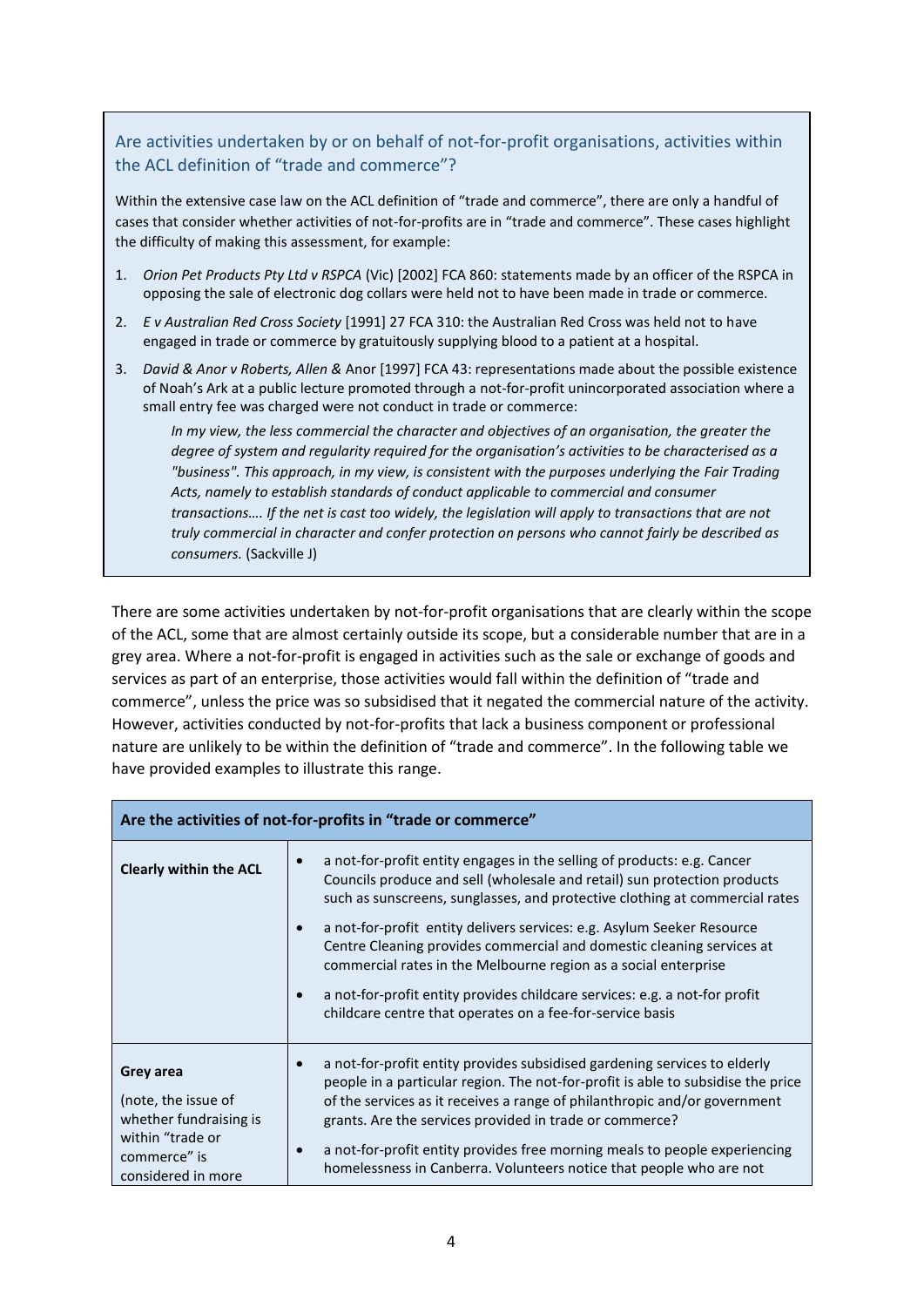| detail at Part 2 of this<br>submission)   |           | experiencing homelessness are increasingly arriving for the free breakfast,<br>so they introduce a gold coin contribution requirement (which they waive<br>when asked). Is the provision of this food in trade or commerce?                                                                                                                                                                                  |
|-------------------------------------------|-----------|--------------------------------------------------------------------------------------------------------------------------------------------------------------------------------------------------------------------------------------------------------------------------------------------------------------------------------------------------------------------------------------------------------------|
|                                           | $\bullet$ | a not-for-profit entity charges a very significant yearly membership fee to<br>members. Members get free access to gym facilities, car parks, and a range<br>of discounts at affiliated businesses. Any member of the public can become<br>a member. Is the membership provided in "trade or commerce"? Are the<br>membership benefits provided "goods or services"?                                         |
|                                           | $\bullet$ | a not-for-profit entity holds a fundraising concert in partnership with a well-<br>known band that is donating its performance to the not-for-profit. The<br>tickets sell out, but there is a storm the day before the concert and the<br>concert cannot be held. Is the supply of the ticket to the concert in trade or<br>commerce? Would consumer guarantees apply so that a refund should be<br>offered? |
|                                           | $\bullet$ | a not-for-profit entity fundraises through a commercial third party provider.<br>Is the conduct of the third party fundraiser on behalf of the charity in trade<br>or commerce? What if the same fundraising campaign was undertaken by<br>volunteers rather than professionals? If the volunteers engage in<br>misleading and deceptive conduct, is this in contravention of section 18 of<br>the ACL?      |
|                                           | $\bullet$ | a not-for-profit entity manufactures lapel pins in China, and sells these to<br>raise funds for delivering community programs. Many pins are faulty. Are<br>pin purchasers entitled to a refund or replacement of their pin?                                                                                                                                                                                 |
| <b>Probably outside the</b><br><b>ACL</b> | $\bullet$ | an unincorporated not-for-profit group with environmental purposes cleans<br>up beaches by picking up rubbish. Local councils have staff to do this work<br>but they are under-resourced. The council knows that the group undertakes<br>these activities, but has no formal arrangement in place.                                                                                                           |
|                                           | $\bullet$ | a not-for-profit entity with purposes focused on providing social interaction<br>for elderly people, offers to provide people over 65 years a companion to<br>visit attractions such as the Botanical Gardens.                                                                                                                                                                                               |
|                                           | $\bullet$ | a not-for-profit entity uses volunteers to provide free house cleaning for<br>people who are undergoing treatment for cancer.                                                                                                                                                                                                                                                                                |

In our view, many of the activities carried out by the estimated 600,000 not-for-profits in Australia fall into an unacceptable grey area (as illustrated by the examples above), where making an assessment about whether such activities satisfy the definition of being in trade and commerce, and therefore understanding whether or not the ACL applies to regulate that conduct, is extremely difficult for both consumers and not-for-profits.

## 1.3 'Consumer' in the not-for-profit context

Every Australian interacts regularly with not-for-profits and their activities, whether purchasing their products and services, as beneficiaries of support, by swimming at a patrolled beach or walking through a nature reserve. Millions of Australians are consumers of products and services provided by not-for-profits where that conduct is clearly regulated by the ACL. Virtually every Australian will also experience the conduct of not-for-profits through their fundraising activities – television appeals, social media advertisements, raffles, door knocking, phone appeals or street collections – some of which is covered by the ACL (discussed further at Part 2 of this submission). Many Australians will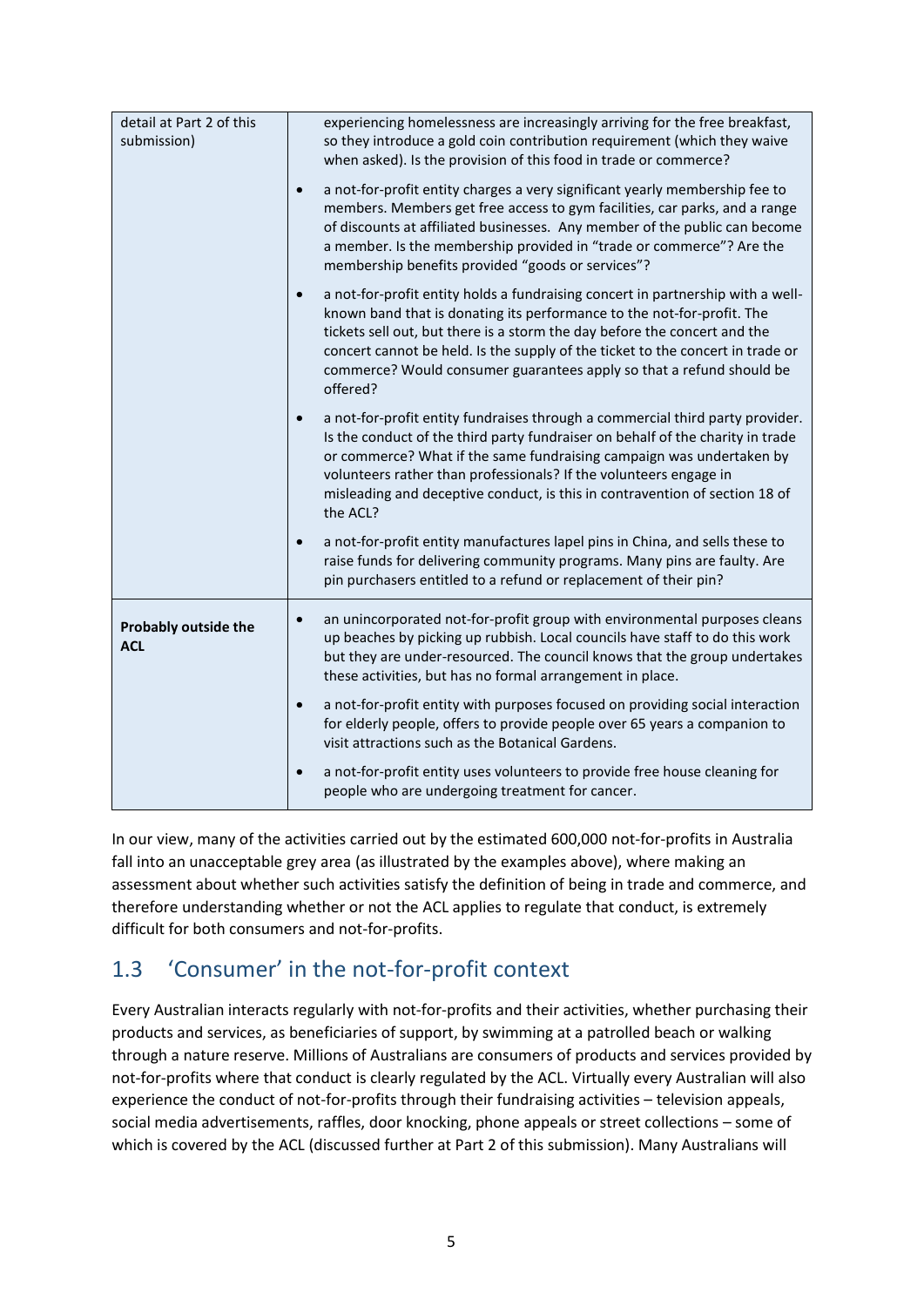also interact with not-for-profits in the grey areas described above, where the application of the ACL to the activities of the not-for-profit or the goods and services being provided is unclear.

This state of uncertainty is detrimental to consumers who are the intended beneficiaries of the ACL. It is unreasonable and totally impractical that, in order to understand whether consumer protections apply to the conduct of a not-for-profit, a consumer must investigate and understand whether the organisation they are interacting with is doing so in a way that attracts the operation of the ACL: surely a consumer cannot be expected to understand whether goods or services are being provided to them at such a discount that the provision could not be said to be in "trade or commerce", or the goods or services are being supplied to them by a volunteer rather than a professional so that they are not being provided in "trade or commerce", or whether the relationship between a member and a not-for-profit could be said to be in "trade or commerce"?

## 1.4 Recommendations – removing current uncertainty about application of ACL to not-for-profits

#### **Recommendation 1:**

Amend the definition of "trade and commerce" to clarify whether not-for-profit activities fall within or outside the scope of this definition by including indicia against which activities undertaken by, or on behalf of, a not-for-profit organisation can be assessed.

The definition of "trade and commerce" must be clarified so that not-for-profit organisations, consumers and regulators can understand when and how the ACL regulates activities of not-forprofits, including activities undertaken to raise funds on their behalf.

To achieve this clarification, we recommend that further indicia be added to the definition of "in trade or commerce". In particular, guidance is required about:

- gratuitous or heavily subsidised supply of goods or services, or inflated priced good as part of fundraising
- activities carried on by not-for-profits that are fully government funded
- services or benefits available to members of not-for-profits
- non-commercial activities carried on by volunteers or semi-professionals at not-for-profits
- advocacy by not-for-profits.

#### **Recommendation 2:**

ACL regulators should undertake and support a nationally coordinated and tailored education program focussed on the application of the ACL to the activities undertaken by, or on behalf of, not-for-profit organisations. Funding for the extra resources required for this education program can come, at least in part, from pecuniary penalties issued for any breaches of the ACL in relation to not-for-profit activities.

We urge a coordinated approach from ACL regulators in the conduct of education programs to help both not-for-profits and consumers to understand where the ACL regulates activities of not-forprofits, and where it does not. Support should also be provided to appropriate sector intermediaries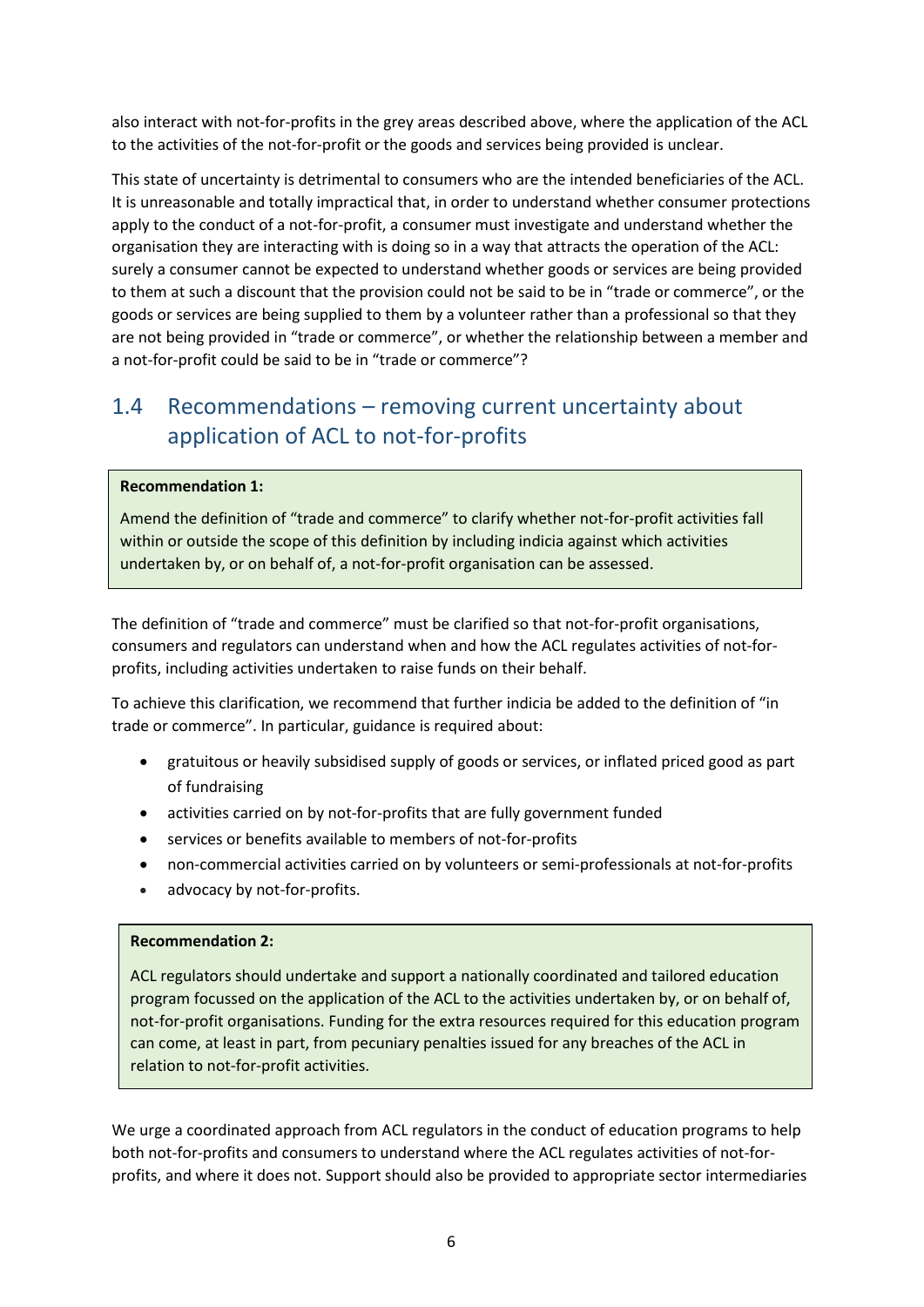to deliver independent education programs about the application of the ACL to not-for-profits, as they are often better placed to tailor the message and reach particular segments of the not-forprofit sector.

#### **Recommendation 3:**

ACL regulators should issue a joint interpretation statement about the application of the ACL to activities undertaken by, or on behalf of, not-for-profit groups. In light of this statement, the ACL regulators should consult with the not-for-profit sector and the public on their proposed regulatory approach to the enforcement of the ACL, and then publish their agreed, nationally consistent approach in a timely manner.

Following clarification of the application of the ACL to not-for-profits, it is our view that there needs to be a transition period for the not-for-profit sector in which the primary focus is education, with enforcement for only the most blatant, deliberate and serious of breaches. In respect of our Recommendation 3, we commend the regulatory approach adopted by the Australian Charities and Not-for-profits Commission as a useful starting for developing a regulatory approach for the not-forprofit sector.

# Part 2. Reforms to ensure explicit application of the ACL to fundraising activities

### 2.1. The critical need for fundraising reform

*Fundraising legislation differs significantly between jurisdictions, adding to costs incurred by the NFP sector. Harmonisation of fundraising legislation through the adoption of a model act should be an early priority for governments.* 

Australian Productivity Commission Contribution of the Not-for-profit Sector 2010 p xxiv

Not-for-profit Law (and many other sector bodies that we work with) considers fundraising regulatory reform should be a critical law reform priority for state, territory and federal governments, and that the ACL is the platform to facilitate that reform.

Appropriate and efficient regulation of fundraising is essential underpinning for the Australian notfor-profit sector. The current, fragmented regulatory landscape is ineffective at regulating fundraising, and compliance with it is burdensome in the extreme. This is a well identified area of red tape that acts as a barrier to not-for-profits getting their important work done (see Appendix 1 for some of the relevant inquiries that have identified this issue and recommended reform). Fundraising regulation is in a very similar state to that of consumer law prior to the reforms that led to the creation of the ACL.

## 2.2 Why the ACL is suitable as a platform for reform of fundraising regulation

Not-for-profit Law submits that there are many reasons why the ACL is an appropriate vehicle for fundraising regulation: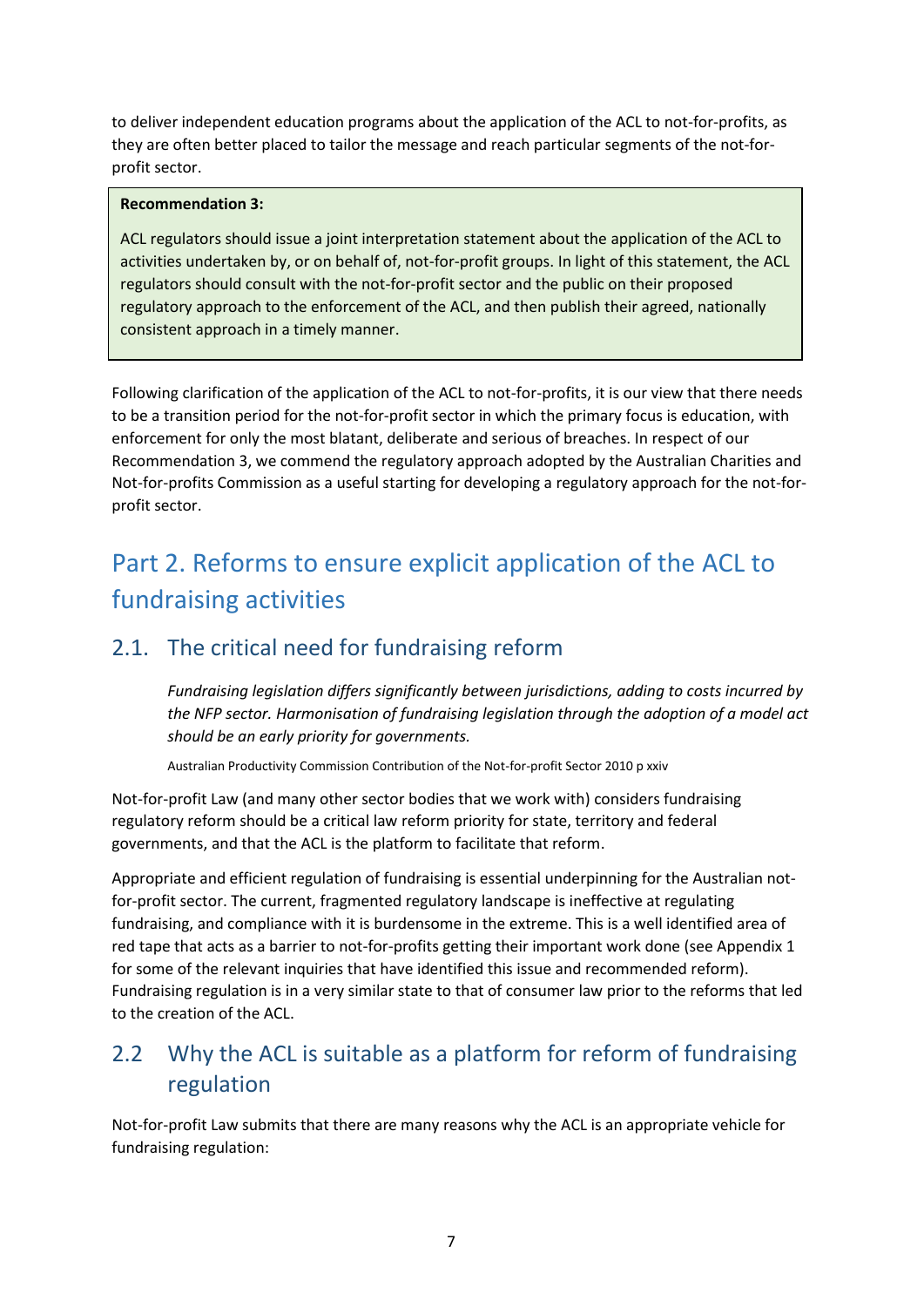- a. The ACL represents a modern, principles-based approach to regulation of people and organisations.
- b. The policy objectives of the ACL are congruent with the policy objectives of fundraising regulation, including the prevention of practices that are unfair or contrary to good faith; that are unconscionable or deceptive; to help people make informed decisions and protect them when have been treated unfairly, and to penalise those have acted unfairly.<sup>1</sup> Fundraising laws are also primarily concerned with fairness. For example, when introducing the then Fundraising Appeals Bill in Victorian Parliament in 1984, the then Premier John Cain said its main purpose was to provide protection to the public and respectable fundraising organisations against fraud and malpractice in fundraising appeals.<sup>2</sup>
- c. The ACL works through a cooperative regulatory framework applied uniformly in all jurisdictions of Australia. Through jurisdictional cooperation, the ACL can, in its current form, apply to any person (natural or corporate) in Australia. This means an application of provisions of the ACL to fundraising will encounter no jurisdictional or constitutional barriers.
- d. The ACL is a well-understood piece of law, and an extension of the ACL to explicitly cover fundraising would be easy to explain to fundraisers and donors, and likely to impact upon fundraiser behaviour and public trust and confidence in a short time frame.
- e. The minor amendments to the ACL proposed in this submission would be cost effective to implement.
- f. The ACL contemplates the development of voluntary industry codes, which would be appropriate and helpful in the fundraising context, and could be developed by existing fundraising self-regulatory bodies. 3
- g. The reasons for changing to the one national consumer law from a fragmented approach, as stated by the Hon Joe Ludwig, Special Minister for the State and Cabinet Secretary on the Second Reading Speech on the ACL, apply equally to the fundraising context:

*"While these laws may work well for many purposes, each of them differs—to the cost of consumers and business. Australian consumers deserve laws which make their rights clear and consistent, and which protect them equally wherever they are. At the same time, Australian businesses deserve simple, national consumer laws that make compliance easier. A single national consumer law is the best means of achieving these results."<sup>4</sup>*

- h. The regulators with oversight of consumer law are the same regulators concerned with fundraising laws, and therefore the institutions involved in regulating fundraising activity could largely remain unchanged if regulation of fundraising derived from the ACL alone, ensuring existing experience regulating not-for-profits can be retained.
- i. The current regulatory approach of the ACCC and state-based regulators of the ACL is a riskbased, proportionate approach that we consider is appropriate for the regulation of fundraising.

**.** 

<sup>1</sup> Australian Government, The Treasury, *The Australian Consumer Law: A framework overview* (January 2013); Productivity Commission*, Review of Australia's Consumer Policy Framework*, Report, No. 45, 30 April 2008; Standing Committee of Officials of Consumer Affairs, *An Australian Consumer Law Fair markets — Confident consumers*, 17 February 2009 <sup>2</sup> Victoria, Parliamentary Debates, Legislative Assembly, 3 September 1998, Mr Robert Hulls, p 170

<sup>3</sup> Note ACCC guidance on voluntary industry codes at<https://www.accc.gov.au/business/industry-codes/voluntary-codes>

<sup>4</sup> Commonwealth, Parliamentary Debates, Senate, 24 June 2010, the Hon Senator Joe Ludwig, p 4283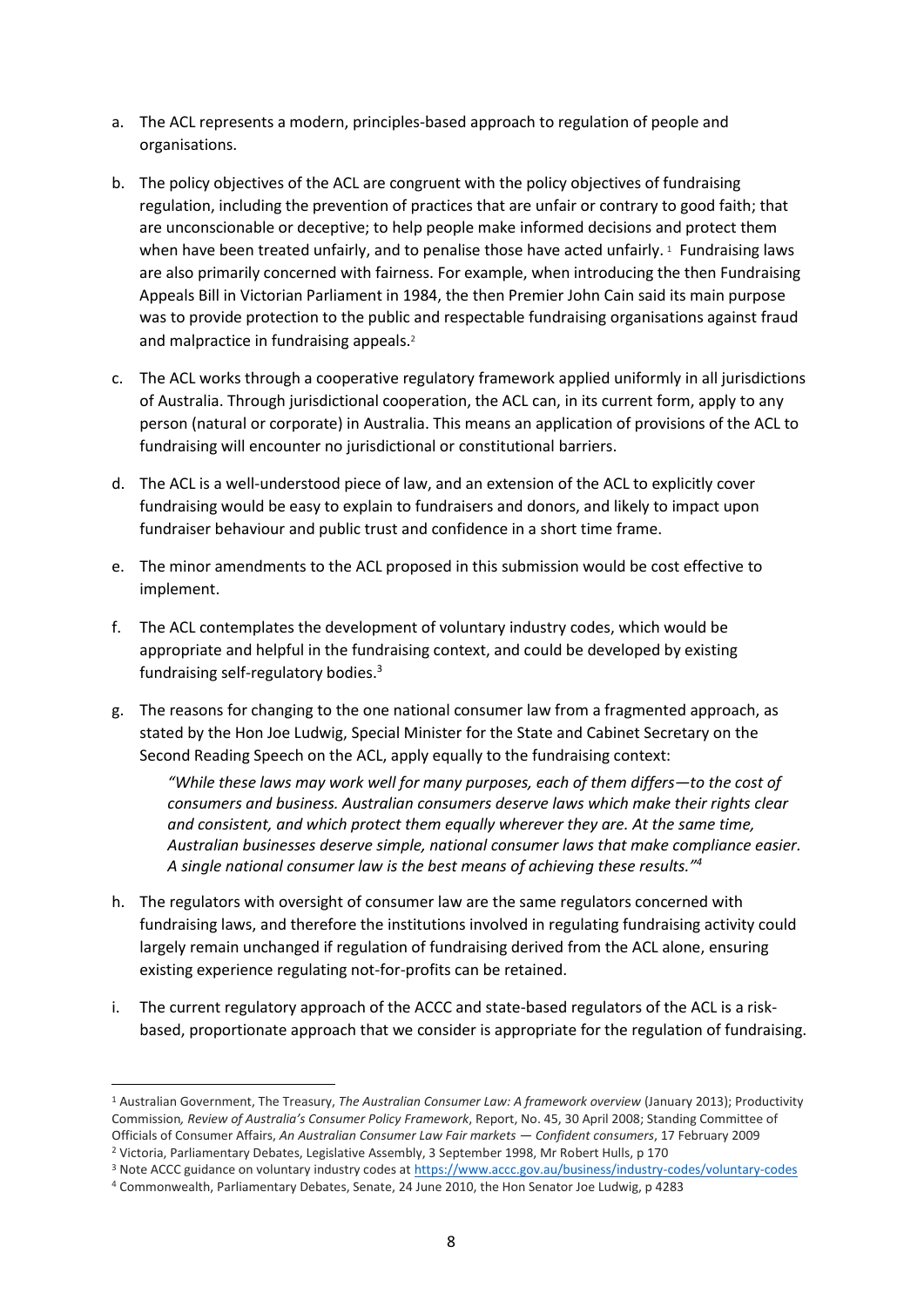## 2.3. The current application of the ACL to fundraising activities is unclear

Fundraising is a specific example of the difficulties described in Part 1 of this submission regarding uncertainty about applying the ACL to activities carried on by not-for-profits. While we submit that the ACL regulates much fundraising, the following table highlights some of the varying opinions, including from within government about the existing application of the ACL to fundraising. This may be why, as far as we are aware, the ACL is rarely enforced against fundraisers even where there is evidence of misconduct.

| Does the ACL regulate fundraising? Examples of the differing interpretations.                                                          |                                                                                                                                                                                                                                                                                                                                                                                                                                                                                                                                                                       |  |  |
|----------------------------------------------------------------------------------------------------------------------------------------|-----------------------------------------------------------------------------------------------------------------------------------------------------------------------------------------------------------------------------------------------------------------------------------------------------------------------------------------------------------------------------------------------------------------------------------------------------------------------------------------------------------------------------------------------------------------------|--|--|
| <b>Australian Productivity</b><br><b>Commission Research</b><br>Report - Contribution of<br>the Not-for-Profit Sector<br>(2010), p 136 | "At the Commonwealth level, fundraising is mainly regulated under three<br>areas of legislation:                                                                                                                                                                                                                                                                                                                                                                                                                                                                      |  |  |
|                                                                                                                                        | the Corporations Act 2001, with regards to companies seeking loans from<br>$\bullet$<br>the public                                                                                                                                                                                                                                                                                                                                                                                                                                                                    |  |  |
|                                                                                                                                        | the Australian Securities and Investments Commission Act 2001, where<br>$\bullet$<br>ASIC may require NFPs subject to its regulatory oversight to provide it<br>with fundraising disclosure documents, such as prospectuses or offer<br>information statements                                                                                                                                                                                                                                                                                                        |  |  |
|                                                                                                                                        | the Trade Practice Act 1974 [forerunner to the ACL], insofar as it deals<br>$\bullet$<br>with misleading or deceptive information related to fundraising<br>activities."                                                                                                                                                                                                                                                                                                                                                                                              |  |  |
| Department of the<br>Treasury, Australian<br>Government - Discussion<br>Paper (2012)                                                   | The discussion paper authored by the Commonwealth Department of<br>Treasury, Charitable fundraising regulation reform: Discussion paper and draft<br>regulation impact statement, (February 2012) <sup>5</sup> (the Discussion Paper)<br>contemplated the application of the ACL to charitable fundraising. The<br>discussion paper stated that the application was not automatic as the<br>provisions applied (paragraphs 35-39) only if:                                                                                                                            |  |  |
|                                                                                                                                        | there is a supply or acquisition of goods or services;<br>$\bullet$<br>the supply or acquisition occurs in the course of trade or commerce; and<br>$\bullet$<br>the goods or services were supplied to, or acquired by, a consumer.                                                                                                                                                                                                                                                                                                                                   |  |  |
| <b>New South Wales</b><br><b>Government</b> submission<br>to the Discussion Paper<br>(2012)                                            | "NSW notes that the outline of the application of the Australian Consumer<br>Law (ACL) to charitable fundraising in paragraphs 35 and 36 [of the Discussion<br>Paper] is inaccurate. The prohibitions on misleading and deceptive conduct,<br>unconscionable conduct, false or misleading representations and harassment<br>or coercion already apply to an organisation, including a charitable fundraiser,<br>if there is a supply of goods and services in the course of trade or commerce.<br>The supply can be to any person, not just a consumer". <sup>6</sup> |  |  |
| <b>Fundraising Institute of</b><br>Australia submission to<br>the Discussion Paper<br>(2012)                                           | In its response to the question as to whether certain provisions of the ACL<br>apply to fundraising activities, the Institute said "No. Charities, because they<br>are not engaged in commercial activities does not fall within the jurisdiction of<br>the Australian Consumer Law".                                                                                                                                                                                                                                                                                 |  |  |

<sup>5</sup>Available at: [https://sydney.edu.au/documents/about/higher\\_education/2012/20120405\\_Charitable\\_fundraising\\_discussion\\_paper.pdf](https://sydney.edu.au/documents/about/higher_education/2012/20120405_Charitable_fundraising_discussion_paper.pdf) <sup>6</sup> New South Wales Government comments on the Australian Government's *Charitable fundraising regulation reform discussion paper and draft regulation impact statement*, paragraph 3.1, page 4, available at [http://www.treasury.gov.au/~/media/Treasury/Consultations%20and%20Reviews/Consultations/2012/Charitable%20Fun](http://www.treasury.gov.au/~/media/Treasury/Consultations%20and%20Reviews/Consultations/2012/Charitable%20Fundraising%20Regulation%20Reform/Submissions/PDF/NSWGovernment.ashx) [draising%20Regulation%20Reform/Submissions/PDF/NSWGovernment.ashx](http://www.treasury.gov.au/~/media/Treasury/Consultations%20and%20Reviews/Consultations/2012/Charitable%20Fundraising%20Regulation%20Reform/Submissions/PDF/NSWGovernment.ashx)

**.**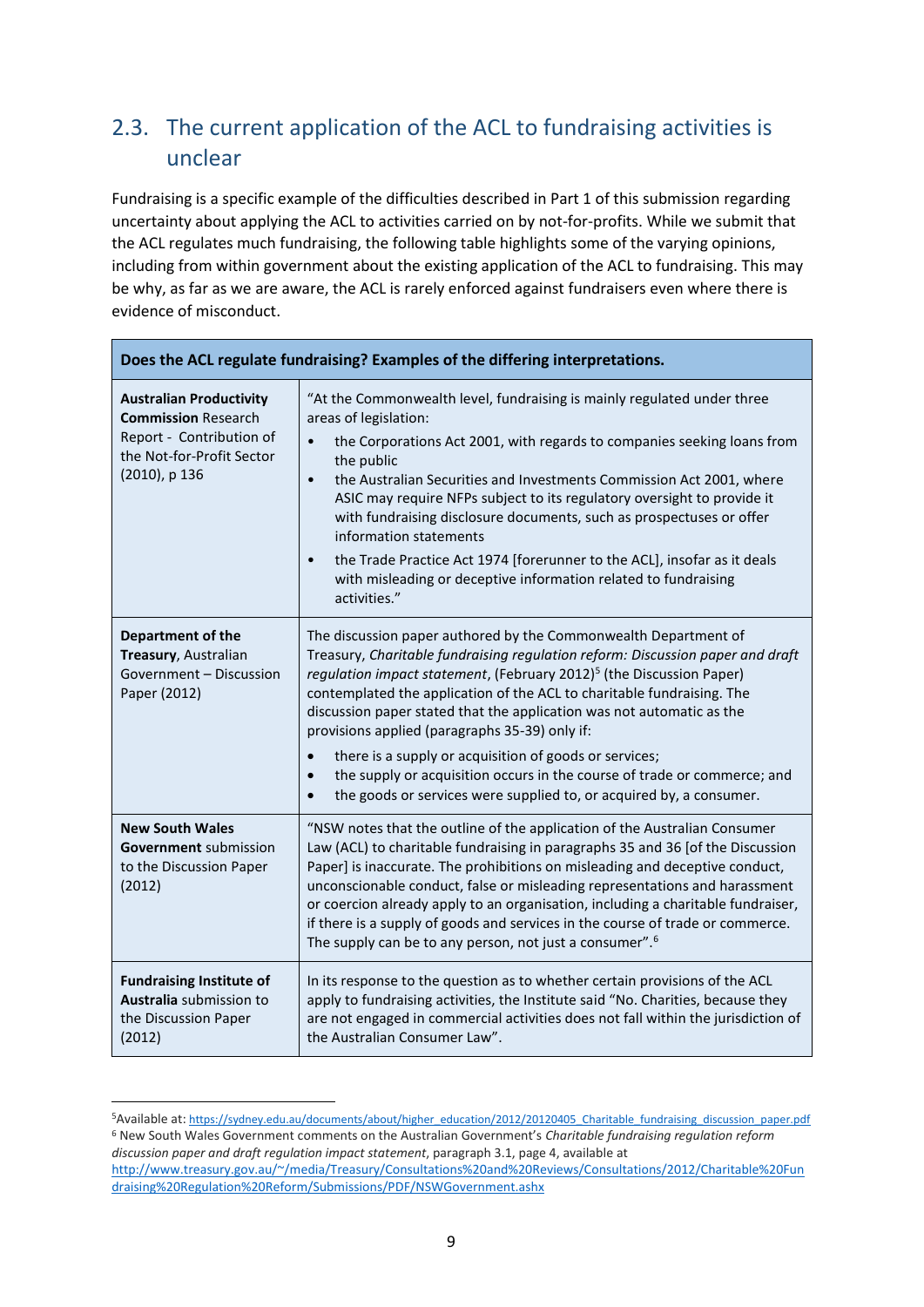| Various not-for profit<br>organisations in<br>submissions to the<br>Discussion Paper (2012)                                                                            | We note of the 92 public submissions to the Discussion Paper, two<br>submissions stated ACL already applied to some activities; two said it clearly<br>did not; another 36 said it should apply; and 17 thought other options were<br>appropriate (largely self-regulation or existing laws), with the remaining not<br>offering specific comment.                                                                                                                                                                                                                                                                                                                                                                                                                                                                                                                                                                                                  |
|------------------------------------------------------------------------------------------------------------------------------------------------------------------------|-----------------------------------------------------------------------------------------------------------------------------------------------------------------------------------------------------------------------------------------------------------------------------------------------------------------------------------------------------------------------------------------------------------------------------------------------------------------------------------------------------------------------------------------------------------------------------------------------------------------------------------------------------------------------------------------------------------------------------------------------------------------------------------------------------------------------------------------------------------------------------------------------------------------------------------------------------|
| Norman O'Bryan AM SC<br>Barrister, Melbourne<br>Chambers. Experienced in<br>ACL<br>Pro bono advice provided<br>to Justice Connect's Not-<br>for-profit Law (May, 2016) | "The ACL applies to most ordinary not-for-profit fundraising activities.<br>Because the definition of "business" in section 2 of the ACL includes "a<br>business not carried on for profit" and the definition of "trade or commerce"<br>includes "any business or professional activity (whether or not carried on for<br>profit)", the ACL will necessarily apply to much (if not all) charitable and NFP<br>fundraising.<br>For example, section 18(1) of the ACL states: "A person must not, in trade or<br>commerce, engage in conduct that is misleading or deceptive or is likely to<br>mislead or deceive". It plainly applies to NFPs when they are raising money.<br>Fundraising is usually a business or professional activity, whether or not the<br>NFP is itself (in an overall sense) operating as a business or professional<br>activity. It is the fundraising, not the NFP that is the focus (in the application of<br>the ACL)." |

### 2.4 A plan for reform

**Not-for-profit Law is working with a range of peak bodies including the Governance Institute of Australia, Australian Institute of Company Directors, Chartered Accountants of Australia & New Zealand and CPA Australia on the need for fundraising reform.** We all share the view that small changes to the ACL accompanied by repeal of state-based fundraising laws can achieve substantive fundraising law reform for the benefit of Australians and the not-for-profit sector.

**Not-for-profit Law obtained pro bono advice from Norman O'Bryan AM SC** to the effect that the application of ACL provisions to fundraising activities hinges on whether the fundraising activities can be considered to be "in trade or commerce" and, for some provisions, whether the fundraising activities also involve a supply of goods or services. Based on this expert legal advice, Not-for-profit Law submits that the ACL applies to many fundraising activities as currently drafted. However, in line with our submissions in Part 1, the application of the ACL to fundraising activities, as with many other activities of not-for-profits, is misunderstood - people often do not understand the extent of its application, or how it can be used to achieve redress for fundraising misbehaviour.

If the application of the ACL to the particular type of fundraising activity depends on various technicalities (for example, the degree to which the fundraising is carried out professionally), there will be continued confusion and slow uptake of its protections and remedies.

**Not-for-profit Law and the organisations listed above submit that fundraising reform could be achieved through three simple steps:**

- **1. minor amendments to the ACL to ensure application of certain provisions to a broad conception of fundraising activities is clear**
- **2. repeal of state and territory-based fundraising laws, and**
- **3. work with other regulators (for example, the Australian Charities and Not-for-profits Commission, state and territory-based regulators and self-regulatory bodies such as the Fundraising Institute of Australia and the Australian Council for International Development) to improve fundraiser conduct (for example, door-knocking, telemarketing,**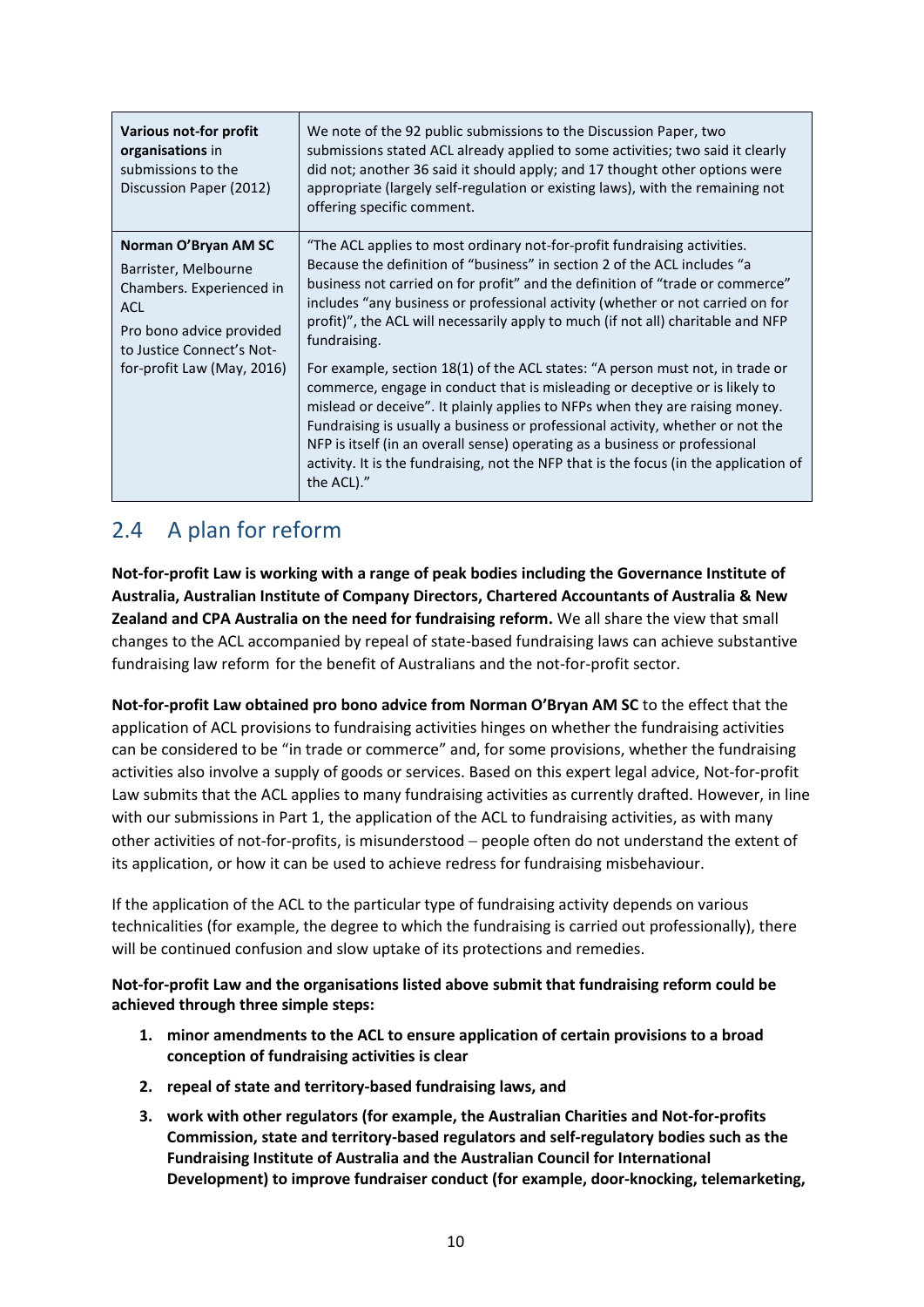**excessive spending of funds on third party services).**

**We stress that undertaking step 1 without also undertaking step 2 contemporaneously would amount to a failure of reform, and would mean that fundraisers need to continue complying with existing fragmented and duplicative regulation along with the amended ACL.**

## 2.5. Recommendations – explicit application of the ACL to fundraising activities

**Recommendation 4:** Explicitly apply sections 18, 20 and 50 to fundraising activities by adding a reference to "fundraising activities" to these sections.

By way of example, section 18 could be amended as follows:

- "18 Misleading or deceptive conduct
	- 1. A person must not, in trade or commerce or **in relation to fundraising activities**, engage in conduct that is misleading or deceptive or is likely to mislead or deceive.
	- 2. Nothing in Part 3-1 [unfair practices] limits by implication subsection (1)."

And section 50 could be amended as follows:

- "50 Harassment and coercion
	- 1. A person must not use physical force, or undue harassment or coercion, in connection with:
		- (a) the supply or possible supply of goods or services; or …[paragraphs b,c,d]

#### **(e) fundraising activities.**"

An application of sections 18, 20 and 50 to fundraising activities would make available a broad range of remedies and enforcement actions where fundraisers contravene the requirements of these sections. Although these sections likely apply to regulate many fundraising activities already, our recommendation would make that application explicit, and broaden the application to *all*  fundraising, compared to its current application to fundraising that is in trade or commerce. Importantly, by focussing on explicitly extending a small selection of principles-based provisions to fundraising activities, our recommended approach avoids issues that could arise through extending all provisions of the ACL to fundraising, or extending provisions drafted in contemplation of a contract between a consumer and a supplier or manufacturer (fundraising of its very nature does not involve a contract or bargain).

### Example of conduct not currently covered by the ACL that would be covered if our recommendations are adopted

Crowdfunding is increasingly used to fundraise for people and causes, often with an element of spontaneity. For example, if a particular need arises, such as a person needing expensive medical treatment or a community hoping to raise funds urgently for equipment, a crowd funding campaign may be set up in a few minutes, shared through social networks, and completed in days. Often such campaigns raise funds from around Australia. In some jurisdictions, for example Victoria, this crowdfunding would satisfy the definition of fundraising and a licence could be required. It is unlikely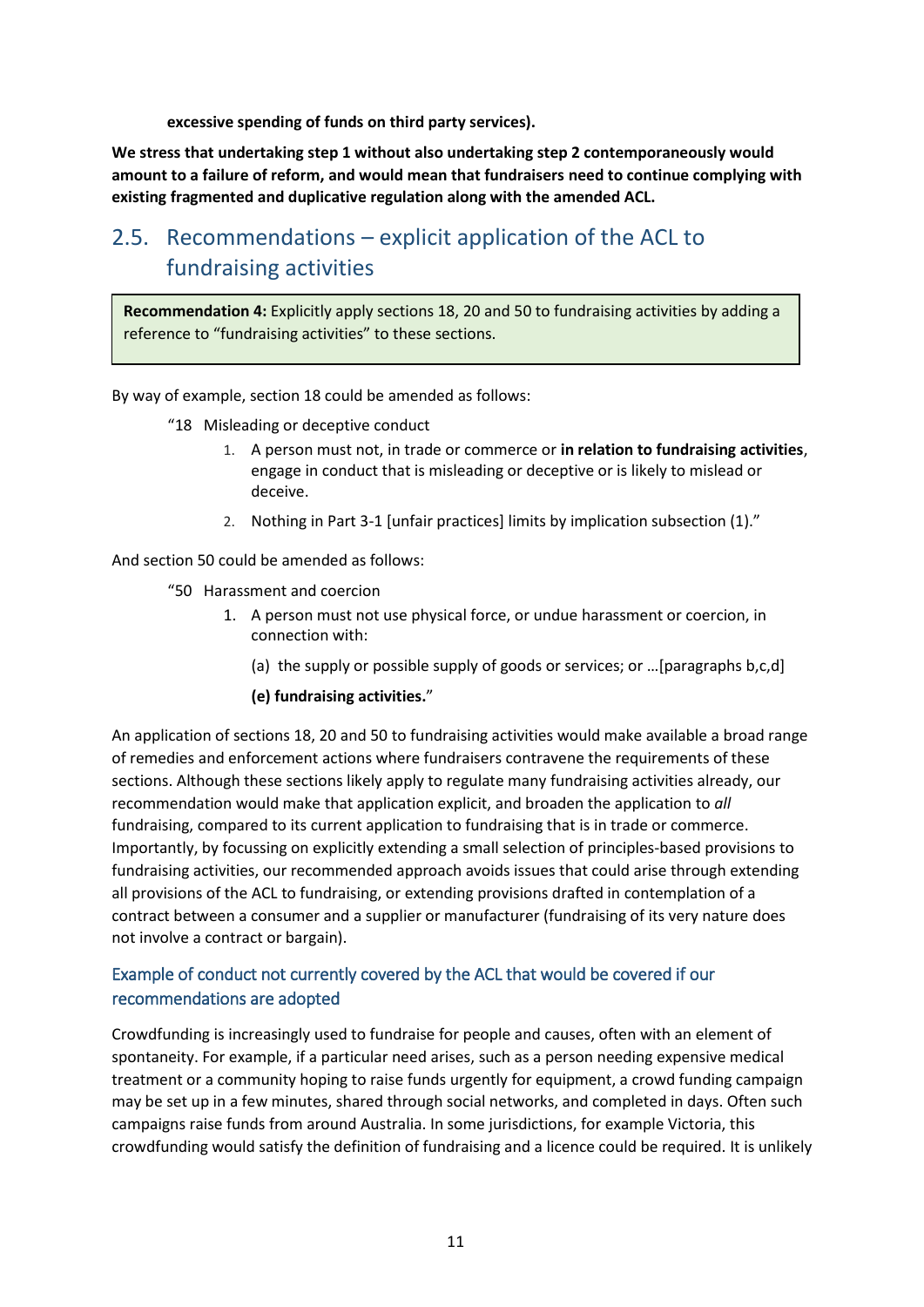that this type of community-based crowdfunding would be considered to be in "trade or commerce" and therefore would not be regulated by the ACL currently.

Under our proposal, a crowdfunding campaign of this nature would no longer need to be concerned with applying for licenses in multiple jurisdictions of Australia and instead would simply need to meet the principles set out in sections 18, 20 and 50 (that is, the fundraising cannot involve misleading or deceptive conduct, cannot be unconscionable, and must not involve harassment or coercion).

**Recommendation 5:** Add a definition of "fundraising activities" to the ACL, for example:

"Fundraising activity" includes any activity the purpose or effect of which is to solicit a *donation of money, goods or services by persons, but does not include the receipt of funds as consideration only for goods and services supplied through a business or professional activity (whether or not carried on for profit). An activity can be a fundraising activity even if nothing is received by the fundraiser*.

There are benefits and downsides to defining "fundraising activity" in the ACL. As experience shows, attempts to define fundraising over the years have been fraught; fundraising practices evolve quickly, adapting to changing environments, practices and social needs. Although Not-for-profit Law accepts there is merit in leaving the concept of "fundraising law" undefined, on balance we believe that it should be defined to provide greater certainty to fundraisers. Therefore, we recommend that a broad definition of fundraising activity be added to the ACL, and we note that there is an inbuilt process for ongoing updates to the definition via the ACL review process.

We support further consultation and engagement of technical experts to refine the best approach for achieving the clear application of the ACL to fundraising activities.

### In conclusion

The current review of the ACL is an opportunity to both improve the ACL for the not-for-profit sector, and to use its unique cross-jurisdictional framework to break through decades of failed attempts to harmonise and reform the regulation of fundraising in Australia.

We welcome any opportunity to discuss this submission.

Yours sincerely

quehoodward

Sue Woodward, Director, Not-for-profit Law, Justice Connect [sue.woodward@justiceconnect.org.au](mailto:sue.woodward@justiceconnect.org.au) 03 8636 4468

Centifin

Kate Fazio, Manager of Education, Not-for-profit Law, Justice Connect [kate.fazio@justiceconnect.org.au](mailto:kate.fazio@justiceconnect.org.au) 03 8636 4447